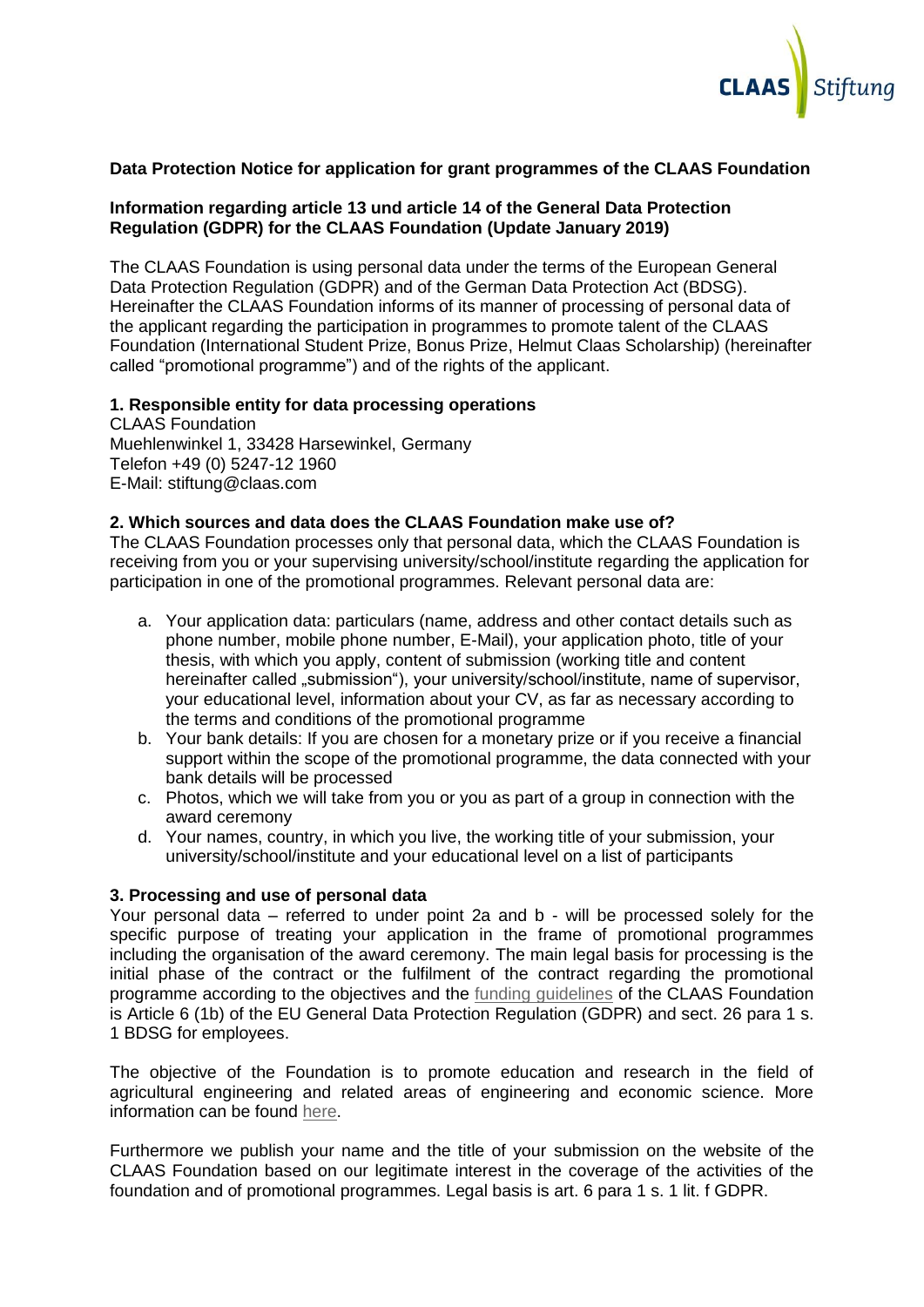

**According to art. 21 GDPR, you have the right at any time, for reasons arising from your particular situation, against the processing of your personal data in accordance with art. 6 para. 1 lit. f GDPR to file an objection.** The controller will no longer process your personal data unless he can prove compelling reasons for the processing that outweigh your interests, rights and freedoms, or the processing is for the purpose of asserting, exercising or defending legal claims.

In case you take part at the award ceremony, we may publish your name, the country, in which you live, the working title of your submission, your university/school/institute and your educational level on the list of participants, which will be available to the other participants in the event as well as the host and the moderator. This is based on our legitimate interest in conducting and moderating the award ceremony and in facilitating an exchange of information and experience between the participants. The legal basis is art. 6 para. 1 s. 1 lit. f GDPR.

**According to art. 21 GDPR, you have the right at any time, for reasons arising from your particular situation, against the processing of your personal in accordance with art. 6 para. 1 lit. f GDPR to file an objection.** The controller will no longer process your personal data unless he can prove compelling reasons for the processing that outweigh your interests, rights and freedoms, or the processing is for the purpose of asserting, exercising or defending legal claims.

Photos are taken at our award ceremony. Photos that show you or you as part of a group and metadata such as time and place, which are stored on the digital camera are only taken with your consent. The legal basis is art. 88 GDPR in connection with sect. 26 para. 2 BDSG or art. 6 para. 1 s. 1 lit. a GDPR. We publish these photos within the CLAAS group, in the CLAAS Intern, the CLAAS internal magazine, on the CLAAS intranet, in the CLAAS Foundation's newsletter, in social media portals for the purpose of internal reporting. Some of the photos are also published on the CLAAS Intranet, in CLAAS internal magazines such as CLAAS Intern, in the newsletter of the CLAAS Foundation, in our social media portals (e.g. Facebook) and in local print media for the purpose public reporting on the work of the foundation and the promotional programmes. A publication takes place only with your consent. The legal basis is art. 88 GDPR in connection with sect. 26 para. 2 BDSG or art. 6 para. 1 s. 1 lit. a GDPR.

We would like to inform you about the fact that external reporters (press) may be present at the award ceremony, who will take photos and videos. We have no control over the external reporters and the use of photos and / or videos taken by them, and therefore cannot give more accurate information about their processing.

## **4. Use and transmission of personal data of the applicant**

Inside the CLAAS Foundation, applicant data will only be processed by employees, who need these data to process the application for a promotional programme. For the provision of services by the CLAAS Foundation in accordance with the purposes of point 3, we use external service providers. This includes a submission of your application documents to a jury or the examination committee, which is used for the respective promotional programme as well as service providers from the areas of event and guest management, media and communication service providers, service providers for the maintenance of the website of the CLAAS Foundation as well as catering companies. A transmission to third does not take place.

The above-mentioned service providers will only act in accordance with our instructions for the above-mentioned purposes. Through technical and organizational measures, we ensure compliance with data protection requirements and also commit our service providers to this. As far as we use service providers in connection with the provision of services, they have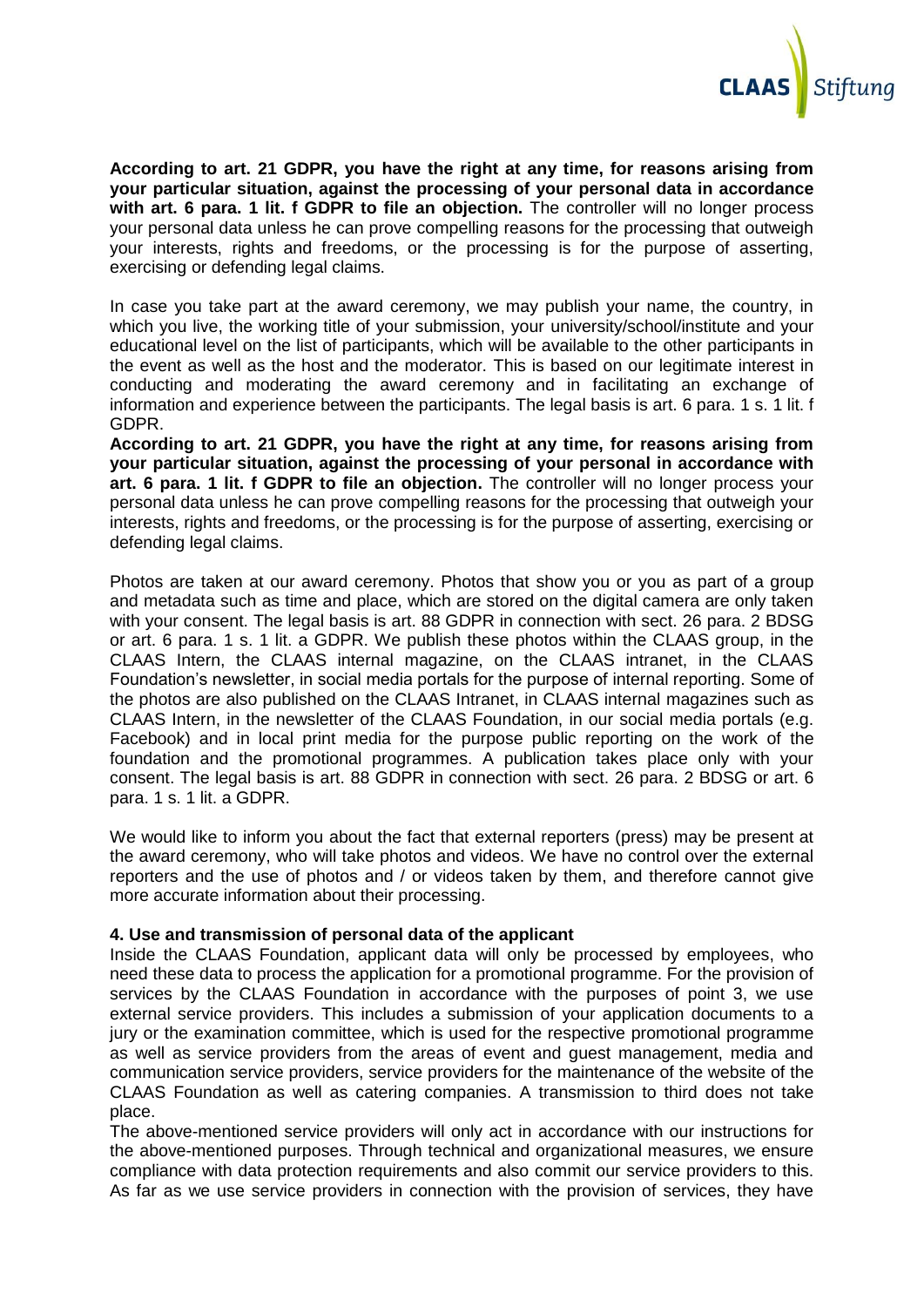

access to your personal data, solely for the purpose of providing the service. We ensure this through contractual agreements with our service providers. Through technical and organizational measures, we ensure that the requirements for data protection and data security are observed. For this we also commit our service providers.

## **5. Storage and deletion of your personal data**

If you apply for a registered promotional programme, your personal data will be deleted not later than six months after completion of the procedure for decision about the awarding of promotion, unless the legitimate interests of the CLAAS Foundation are opposed to deletion. For example, there is a legitimate interest in burden of proof incumbent on us with regard to an action under the General Equal Treatment act (AGG).

In case of an application without reference to an advertised vacancy (unsolicited application), the application will be stored for as long as the CLAAS Foundation has legitimate interests in retention. This is the case, for instance, if it is possible to consider your application for future promotional programmes. The legal basis is art. 6 para. 1 s. 1 lit. f GDPR.

In case of successful application for a promotional programme, your personal data will be stored for the purpose of processing the promotional programme in compliance with legal requirements. Legal basis is art. 6 para. 1 s. 1 lit b GDPR.

The CLAAS Foundation processes and stores your personal data for the period required to achieve the purpose of the contract (participation in the promotional programme) or, if so required by the European directives and regulations or any other legislator in laws or regulations responsible, was provided. These include, for example, storage and documentation obligations under the Commercial Code and the Tax Code. The storage periods provided there are up to 10 years. If the purpose of the storage is omitted or if a storage period prescribed by the European Directives and Regulations or any other relevant Legislature expires, the personal data will be routinely and in accordance with the statutory provisions blocked or deleted.

At any time you have the option of requesting that your application be deleted before expiry of the scheduled retention periods.

Photos taken by you during the award ceremony will be stored until you revoke your consent.

We store your name, your contact details and your submission, which we have awarded or have received an award, until you have legitimately objected to the storage pursuant to art. 21 para. 1 GDPR, unless there are legitimate reasons for doing so for processing within the meaning of art. 21 para. 1 s. 2 GDPR.

# **6. Transfer of data to third countries or International Organisations**

We do not intend to transfer your data to a third country (states outside of the EU or the European Economic Area – EEA) or to an International Organisation. There are exceptions if you or the training center (for example, university, college) that supports you while working on the promotional programme is based in a third country. Please note that not all third countries have a level of data protection recognized as adequate by the European Commission. For data transfers to such third countries, we have taken appropriate measures, e.g. by agreeing on EU standard contractual clauses to ensure adequate protection of your data.

## **7. Rights of data subjects**

You have the right to receive information about personal data stored with us according to art. 15 GDPR. Furthermore, according to art. 16 GDPR, you may request that your personal data